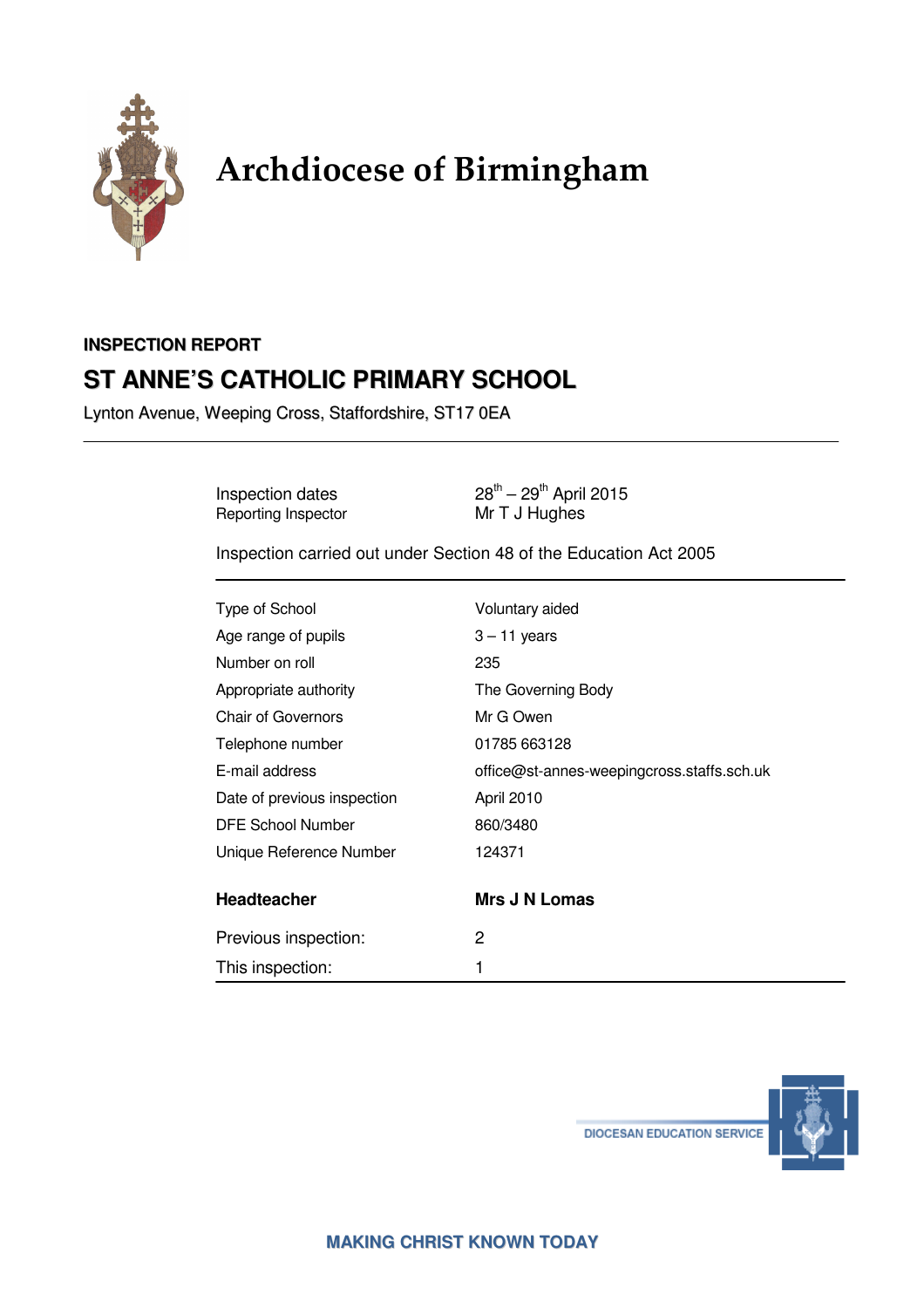#### **Evidence**

- The inspection was carried out by 1 Diocesan Inspector.
- The focus of the inspection was on the effectiveness and use of the school's self evaluation of religious education (RE) and Catholic life.
- To validate the effectiveness of the school's self-evaluation of teaching and learning, the inspector observed 3 full RE lessons with the headteacher.
- The inspector completed a work scrutiny and held a discussion with pupils to evaluate the impact of teaching on their learning over time.
- Meetings were held with the chair of governors, members of the governors' ethos and Catholic life committee, staff, and parish priest
- The inspector observed a prayer assembly, the celebration of Mass for the whole school, prayer clubs and undertook a learning walk to look at aspects of learning and teaching in RE, the presentation of the Catholic life of the school, and pupils' behaviour.
- Other documents such as RAISEonline, the development plan, teachers' planning, and learning journals were read alongside the self evaluation.

#### **Information about the school**

- St Anne's is an average size Catholic primary school serving the parish of St Anne's Weeping Cross in Stafford.
- Weeping Cross is an area of private housing on the southern outskirts of Stafford.
- The number of Catholic pupils is currently 69%.
- The proportion of ethnic minority pupils is 17.4%.
- The number of pupils eligible for free school meals is below average as are the numbers with special needs and/or disabilities.
- Attainment on entry to the Nursery is at age related expectations and rises prior to entry into the Reception class.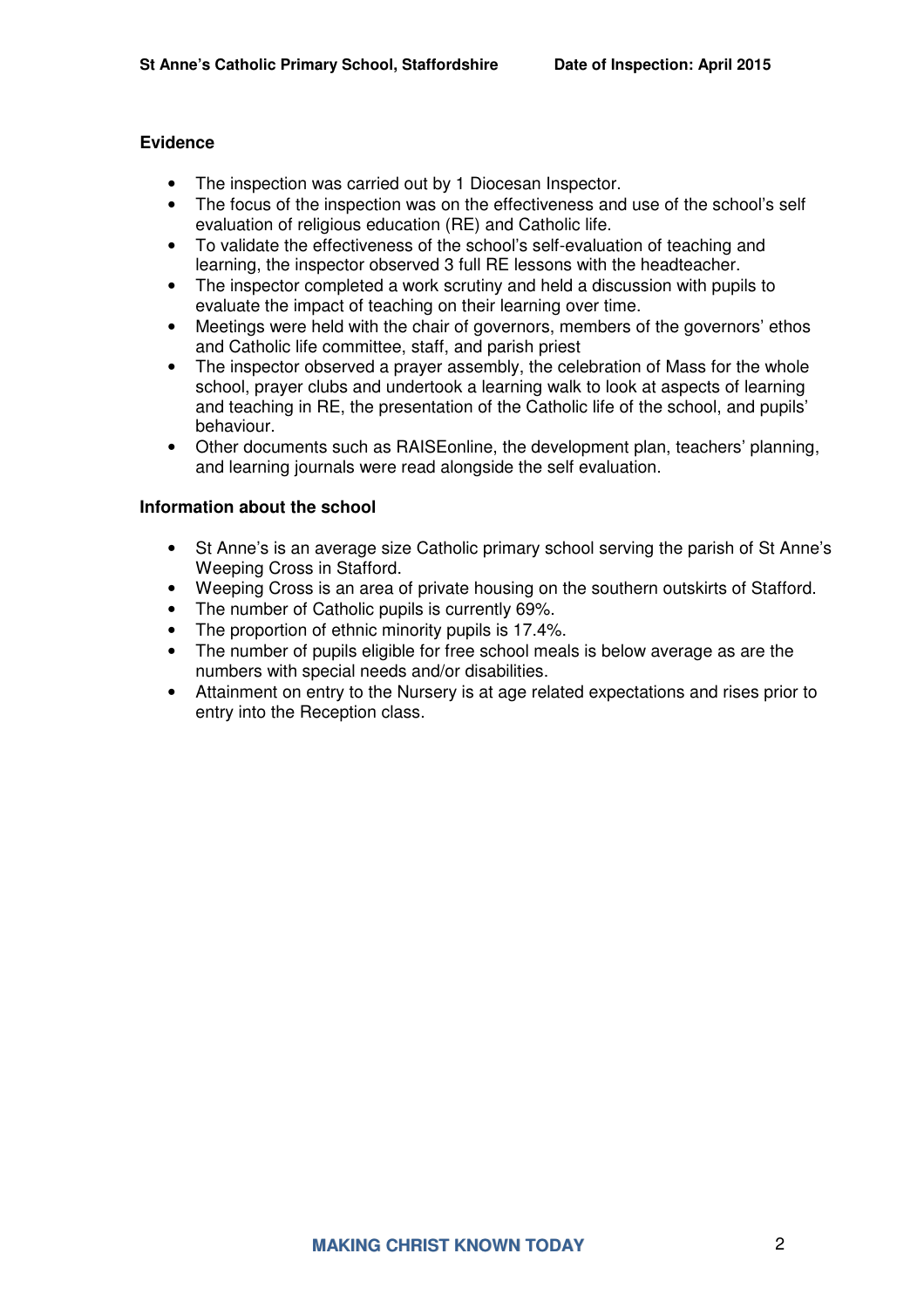#### **Main Findings**

- At St Anne's Catholic Primary School the provision of religious education, the Catholic life of the school community and the collective worship are outstanding.
- The school has reliably judged itself as an outstanding Catholic school. This judgement is underpinned by a wealth of strong evidence.
- The school leaders have demonstrated their vocation, commitment and vision in the way that they have developed all aspects of the school's provision of faith. The school and parish community is strong, welcoming and supportive.
- The school leaders have taken time to consider the important ingredients of Catholic life. As a result the ethos of the school has been enriched at all levels. The pupils are confident and secure. They recognise the inclusive community in which they learn and acknowledge the impact of the Catholic faith on their lives.
- Through formal teaching, assemblies, wider opportunities and the day to day routines of the school, the sense of faith influencing actions can be perceived.

#### **School self evaluation**

#### **Catholic Life and Collective Worship**

- Since the last inspection the governors and senior staff have established comprehensive systems for evaluating what the school offers to the pupils in terms of an experience of faith.
- Governors, senior leaders and the parish priest meet as an ethos and Catholic life committee to undertake evaluation through work scrutiny, the audit of the prayer life, the outcomes from lesson observations and evidence from attendance at collective worship.
- They have considered carefully what it means to be part of a community of faith and how each person contributes to making manifest the mission statement of the school. Where they have recognised that the ethos could be enriched, for example by providing more opportunities for pupil prayer or making more meaningful links with the parish, they have set about this with vision.
- The school's self evaluation has identified the need to enhance the programme for staff training. This training has informed planning and has encouraged a culture of spiritual enquiry in each classroom and good questioning from the children.
- The elements of faith and mission across the school year have been carefully considered and together with key liturgical seasons and celebrations the school has initiated 'Faith Week', provided retreats for governors, staff and sacramental year groups and joined together in prayer with other schools within their 'Catholic Knot' partnership.
- Sound self-evaluation has had an impact on the quality and style of collective worship, which is purposeful and engages all of the pupils and gives rise to a shared sense of vocation.
- The senior leadership team and governing body are dedicated to Catholic education. They ensure that the mission statement is alive through personal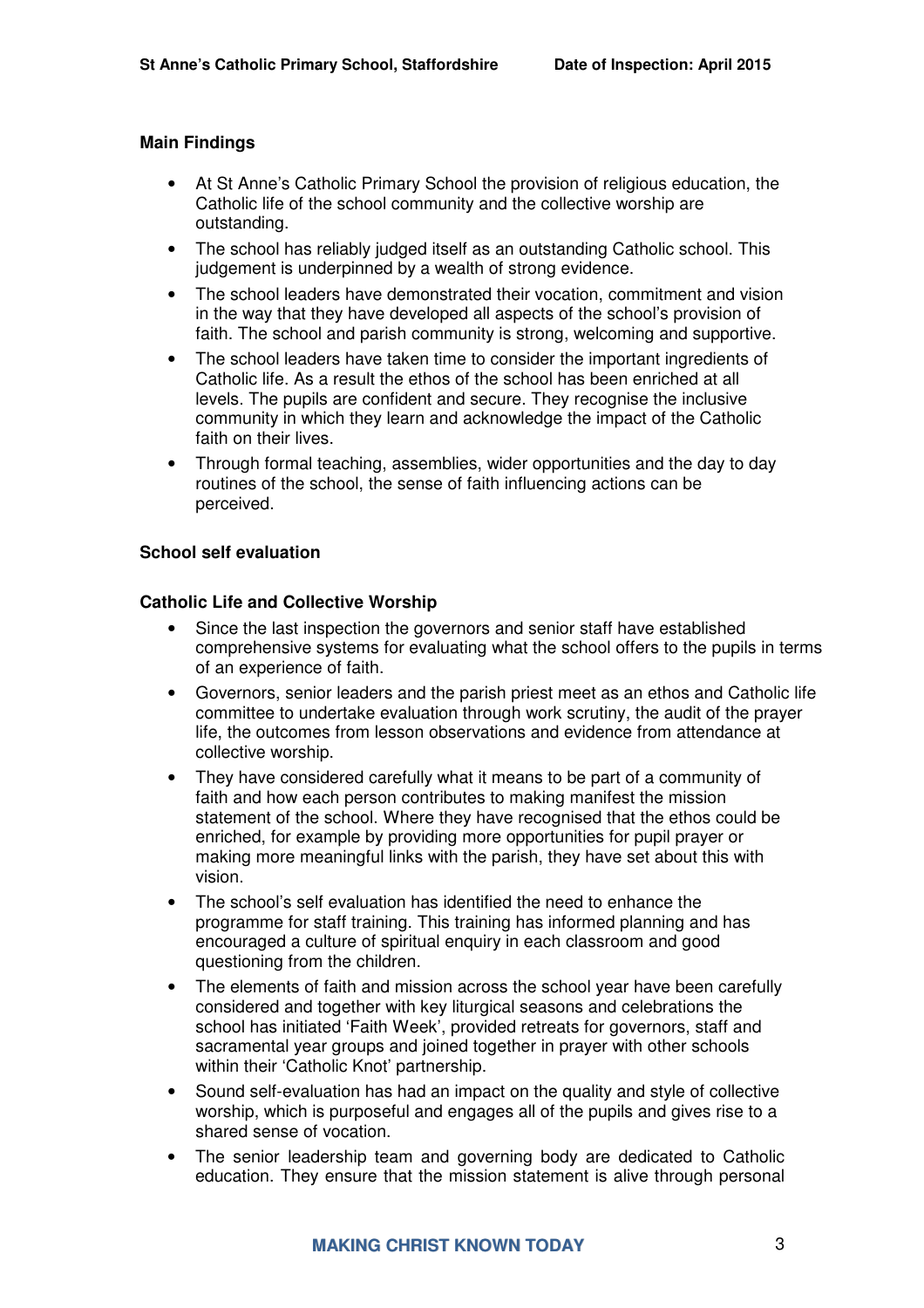example. Their evaluative and reflective practice determines that the vision for the school is current and addresses the needs of the learners. The team continuously strives to ensure that a high degree of challenge and enrichment is prevalent in strategic planning.

• Discussions with key school leaders confirmed that collective worship and class based liturgies are monitored frequently by the members of the school leadership team and school governors.

#### **Governance**

- The governors are fully committed to St Anne's as a Catholic school. They strive for all pupils to fulfil their God given potential.
- Governors monitor the provision of religious education through lesson observations, book scrutinies and attendance at collective worship.
- Governors provide challenge for the senior leaders in school by taking an active role in the development of the school's self evaluation of RE and Catholic life. Over time their intervention in the school's self evaluation document has led to amendments and additions. For example as the school prepares to welcome new members of the teaching staff, the governors have ensured that the process of induction for these new teachers is firmly in place in plans for training for next academic year.
- Governors strive to consolidate the improvements that have been made in religious education, particularly with the monitoring of RE assessments, which has been conducted more regularly by the ethos and Catholic life committee and has provided a more in depth picture of the standards of achievement in RE.
- The governors are clear about their own needs as they prepare to enter in to a multi-academy company with other local Catholic partnership schools. They recognise their capacity to make a contribution to a new academy collaboration and understand that this new venture will help the school to broaden its perspective as Catholic education moves forward locally. Governors have undertaken a skills audit, which has enabled them to ensure that the make up of the committees will best serve school development.
- The governors are eager to engage with the parish and actively seek out the views of parishioners as to the contribution the school makes to the parish. They attend the school's 'Family Mass', which takes place each month and provide feedback to the school about the quality of this worship, which in turn has an impact on the growing Catholic life of the school.
- The governors have an acute sense of the need for leadership succession within the school and look to develop upcoming staff members through performance management, training and encouragement.

#### **Religious Education**

• Religious Education in the school is led with commitment and skill by the RE leader. Class teachers acknowledge the guidance she provides and the good standards achieved are a testament to her high aspirations. She has benefited from the input of the diocesan RE advisor, links with Catholic schools within the local partnership and the opportunities to moderate provision.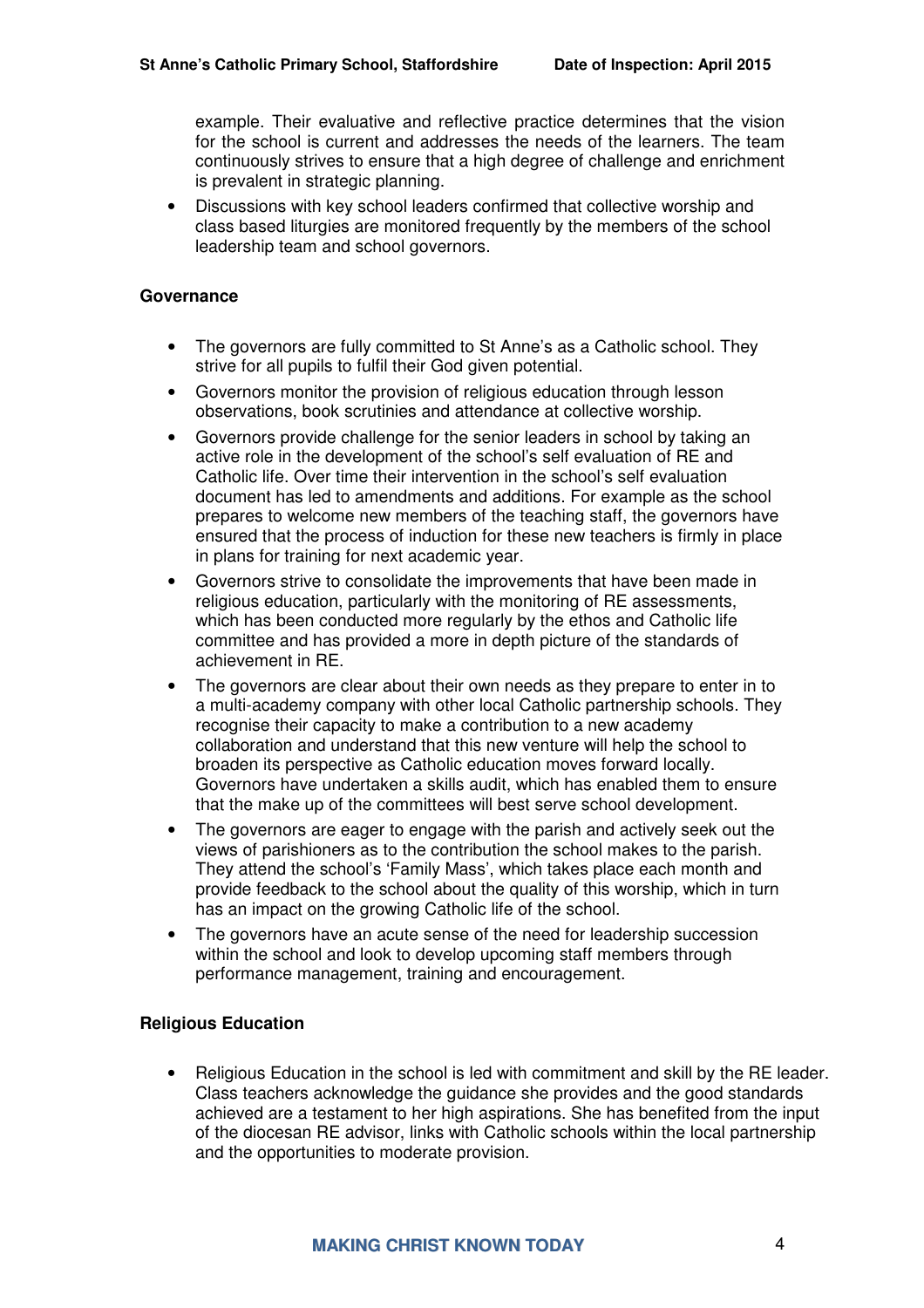- There is a rigorous, annual cycle for monitoring in RE which informs and develops the action plans for the future. Regular book trawls, lesson observations, planning scrutinies and assessment monitoring are undertaken by the headteacher, deputy and RE leader. Pupil interviews are organised in order to establish a very clear picture of pupils' attainment, curriculum provision and areas for development.
- An RE action plan is developed by the school staff team, drawn from the outcomes of the strands of self evaluation. It is agreed by the governors and sets out the aims for the development of RE each year.
- There is a regular review of policies, and practices in RE in line with new guidelines and information provided from the diocese.
- The monitoring cycle in RE has led to a sound knowledge of the teaching and learning in the school. The school has judged that lessons are effectively planned and delivered. The RE monitoring documentation shows that all lessons are at least good or better.
- The teaching seen during the inspection confirms the self evaluation judgement of outstanding.
- The impact of the high quality teaching is also closely measured with the attention paid to scrutinising pupils' work through book reviews and pupil interviews. This evidence shows that the pupils enjoy their RE lessons and feel they work well.
- Teachers and other adults are thus very aware of their pupils' capabilities and of their prior learning and understanding and plan very effectively to build on these.
- The strong subject knowledge of teachers is matched by high quality marking and feedback. Pupils understand in detail how to improve their work and are consistently supported in doing so. Teachers systematically and effectively check pupils' understanding throughout RE lessons, anticipating where they may need to intervene and doing so with striking impact on the quality of learning.
- The pupils readily confirm that teachers' marking will identify 'next steps' so that they are able to extend and improve their learning.
- The feedback from teachers also encourages pupils to further engage in personal reflection.
- In recent RE development, the impact of lesson observations has been significant. Where senior staff have identified either common strands for enhancing learning across the school, or specific issues within a year group, they have provided good quality consultation with the teachers. This has led to improvements in teaching and opportunities for pupils' learning, in particular the way in which pupils respond and engage with their faith.

### **Overall effectiveness of the school<sup>1</sup>**

- When children enter the nursery their attainment in RE is low. As a result of a well planned RE curriculum, outstanding teaching and sturdy systems of assessment and monitoring, the majority of pupils meet or exceed the diocesan expectations of attainment by the end of Key Stage 2.
- Standards of attainment in RE are high and consistently in line with the very good outcomes in reading, writing and mathematics at the end of both Key Stage 1 and Key Stage 2. For example 97% of Year 6 pupils achieved or exceeded diocesan RE expectations in 2014.

 $\overline{a}$  $<sup>1</sup>$  As the quality of the school self evaluation has been affirmed, the judgements in this section of the</sup> report conform to those of the school.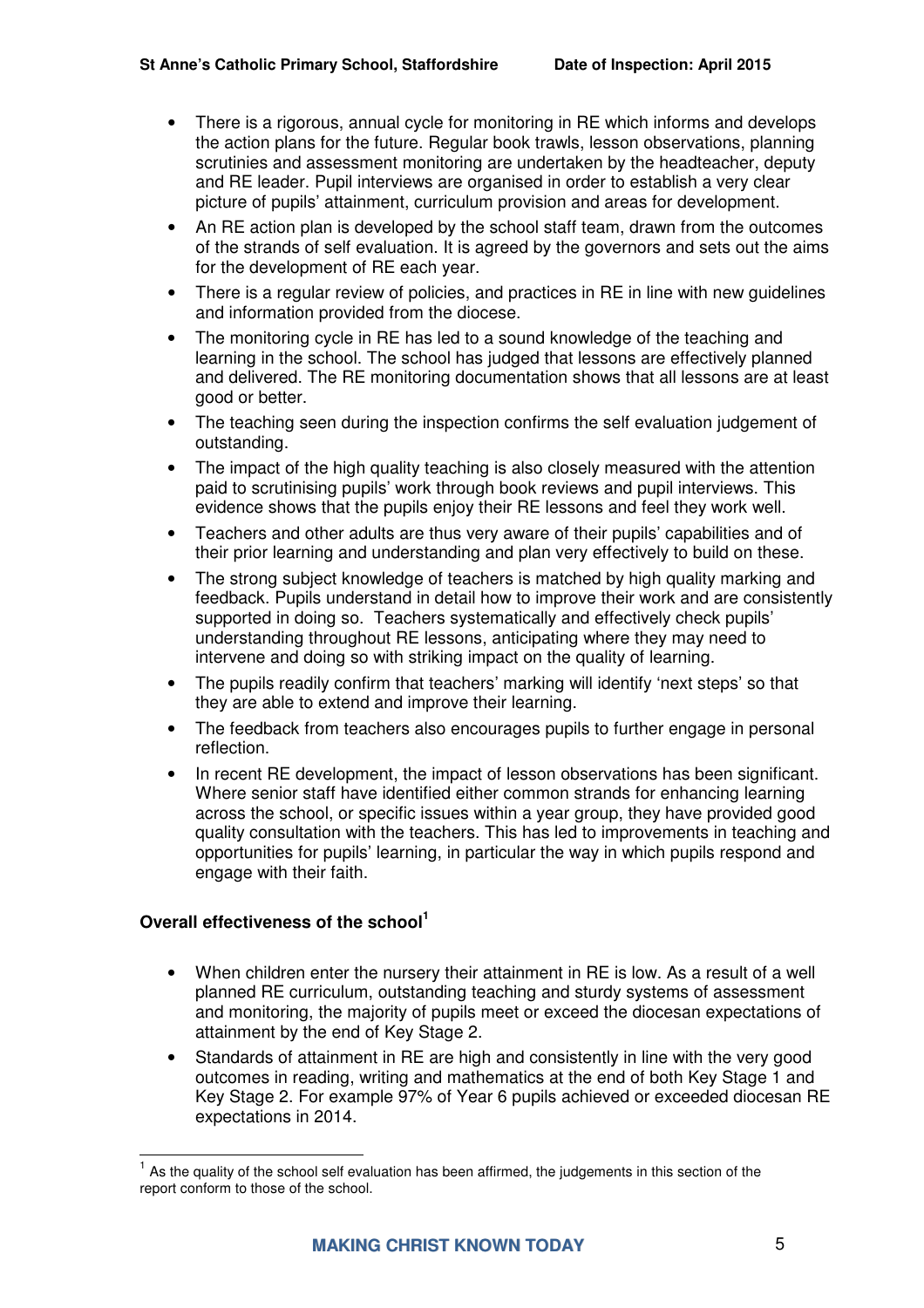- As a result of the thoughtful considerations in the RE provision, the RE leader has developed a curriculum structure which facilitates inspirational learning and a culture which allows the pupils to be confident in their growing faith.
- The teachers have good subject knowledge and are able to discuss with and challenge pupils to extend their thinking about a given topic with RE. The teachers and classroom support staff work well together in a reflective manner to ensure that the pupils experience lessons, which challenge and motivate.
- RE lessons are carefully planned. Teachers think deeply about both the content of the religious knowledge and how they are going to provide opportunities for pupils to respond to the issues raised or experienced. Teachers incrementally build on the religious knowledge base of the pupils, so that as they move through the school their understanding of the Gospels, the life of Jesus and their own faith gains depth.
- Teachers are skilled in using a range of teaching techniques to engage all pupils in a meaningful way. Examples include using facial expressions to show emotion in gospel stories, using attractive pictures to help the pupils respond to the story of the Road to Emmaus, and a discussion about personal trust assisting pupils to better understand the motivation of Doubting Thomas.
- The organisation of teaching is effective. Class teachers are supported by additional adults in delivering the lesson and in helping the achievement of pupils at all levels. Differentiated tasks are organised for a range of ability groups, although the most able pupils are often no more challenged than the middle ability learners and extension tasks add to their work complement rather than take them to a higher level of enquiry and attainment.
- The pupils are inspired by the teaching and respond with flair and insight. They can answer complex questions and can relate their prior learning in RE to a new task with confidence.
- Pupils take great pride in their work. The quality of RE work in their books and on displays is of an equally high standard to that seen in the English work. Their faith is given due respect through finely presented writing and illustration. Each pupil has their own professionally bound prayer book which further elevates the aspiration they have to do their very best in their RE work.
- RE lessons regularly feature an element of prayer and pupils demonstrate a deep level of thinking in their sincere reflections. Pupils are able to verbalise their vocation and appreciate the calling of others to fulfil their role in the world through service and commitment.
- Opportunities to explore the dynamics of other major world faiths are planned into curriculum delivery. Not only do the pupils gain knowledge about these faiths, but they also recognise that better understanding will lead to greater levels of respect. Whilst pupils support people overseas through fund raising, their awareness of the realities of these communities and their needs are limited.
- The pupils' response to the experience provided is outstanding. The pupils display very good levels of growing spiritual maturity. They are willing to discuss their faith and consider the impact it has on their lives. They understand the presence of God in their lives. For example pupils stated that the promotion of faith made them know they were 'never alone'. Pupils are secure within the school community and acknowledge that the mission of the school has true meaning and they view the school as their 'second home'.
- The governors and senior school staff are fully committed to ensuring that the pupils' experience of Catholic life is rich and meaningful and will assist each child to understand their vocation in life.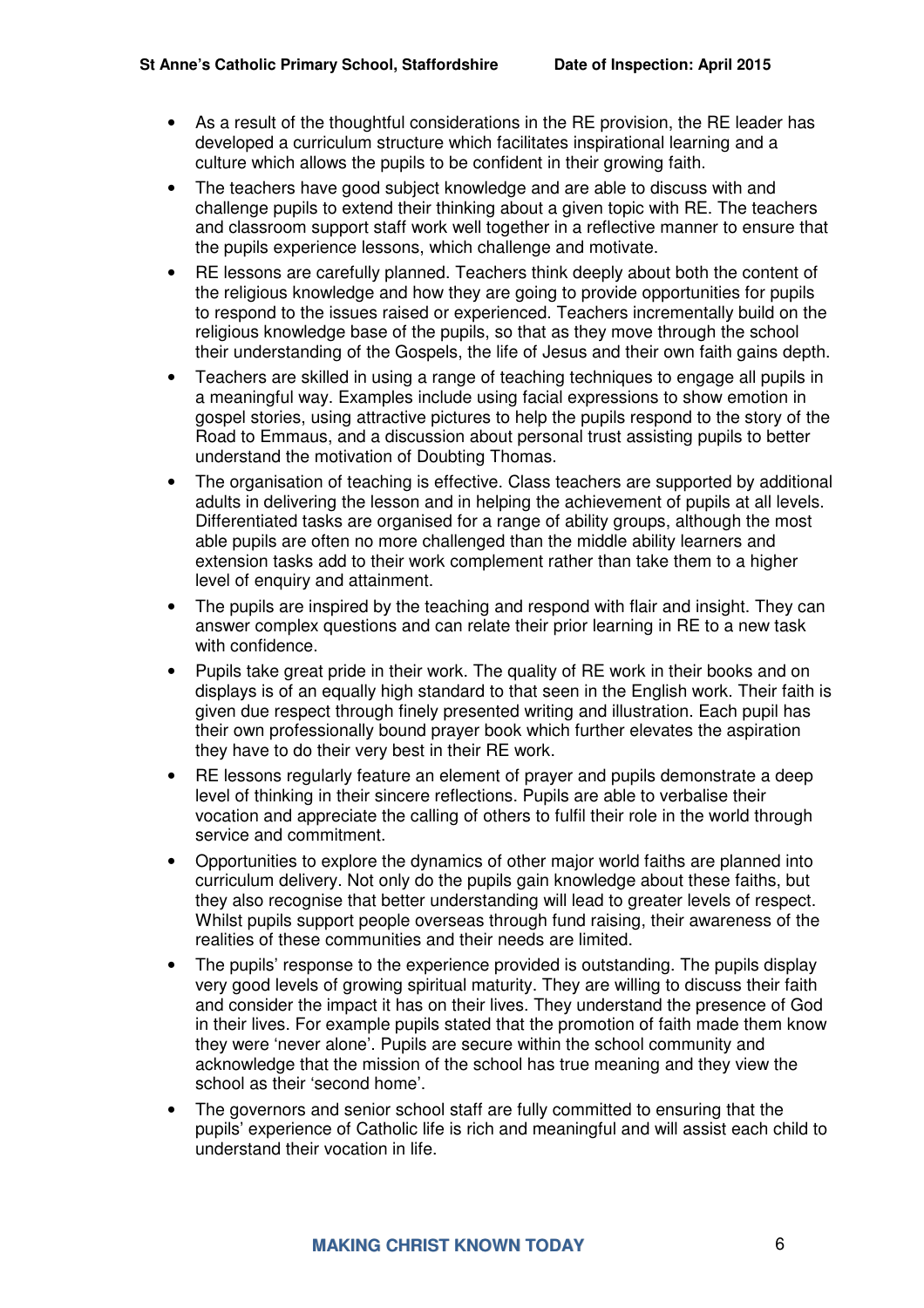- The headteacher constantly seeks to make the mission statement a key ingredient in all aspects of the school's provision. She has the highest expectations of her staff team and the pupils. She is fully committed to the productive spiritual relationship with the parish and other local Catholic schools.
- The headteacher and other staff lead a prayer assembly each week where they reflect on aspects of the liturgical year, the sense of spirituality in the school and how each person's vocation can be lived out at school, at home and in the wider world. Pupils contribute to these assemblies through drama, prayer and music. The assemblies feature prayers that have been composed by pupils in response to their RE teaching or their contemporary reflections on the Catholic life of the school.
- The well prepared celebration of Mass in church for the whole school is a highlight of the week. The more recently arrived parish priest has encouraged the pupils to take a fuller part in the worship and as a result, the prayers and hymns are appropriately pitched for the pupils. A chosen year group provides a reflection on the gospel, which strengthens their engagement with the liturgy. Senior staff have high expectations of pupils' reverence and participation and consequently the celebration of Mass is reflective, joyous and grace-filled.
- Parents are well informed of both the opportunities for collective worship and the provision of RE in the school. The manifestation of the mission statement is understood by parents, giving them confidence that their children are growing within a committed and faithful setting.
- Initiatives to promote causes and support charities are now a strong part of the school's mission. The school has invited speakers in to present the information about their work in aspects of world aid. Pupils have been motivated and responded enthusiastically by designing fund raising activities which have provided good support for the given charities.
- The governors and school staff are forward thinking and demonstrate the capacity to both consolidate their effective provision and develop the school further. Training for incoming staff has already started and the organisation for the membership of the multi academy company is in place. School leaders are determined that future structures will allow the school to make a wider contribution to the local Catholic community and also provide opportunities to enrich the school further.

#### **Recommendations**

The school should:

- Consider higher ability pupils by planning activities within the lessons which provide a greater level of challenge to the more able.
- Broaden the pupils' global understanding by providing more specific information and experience of communities across the world.